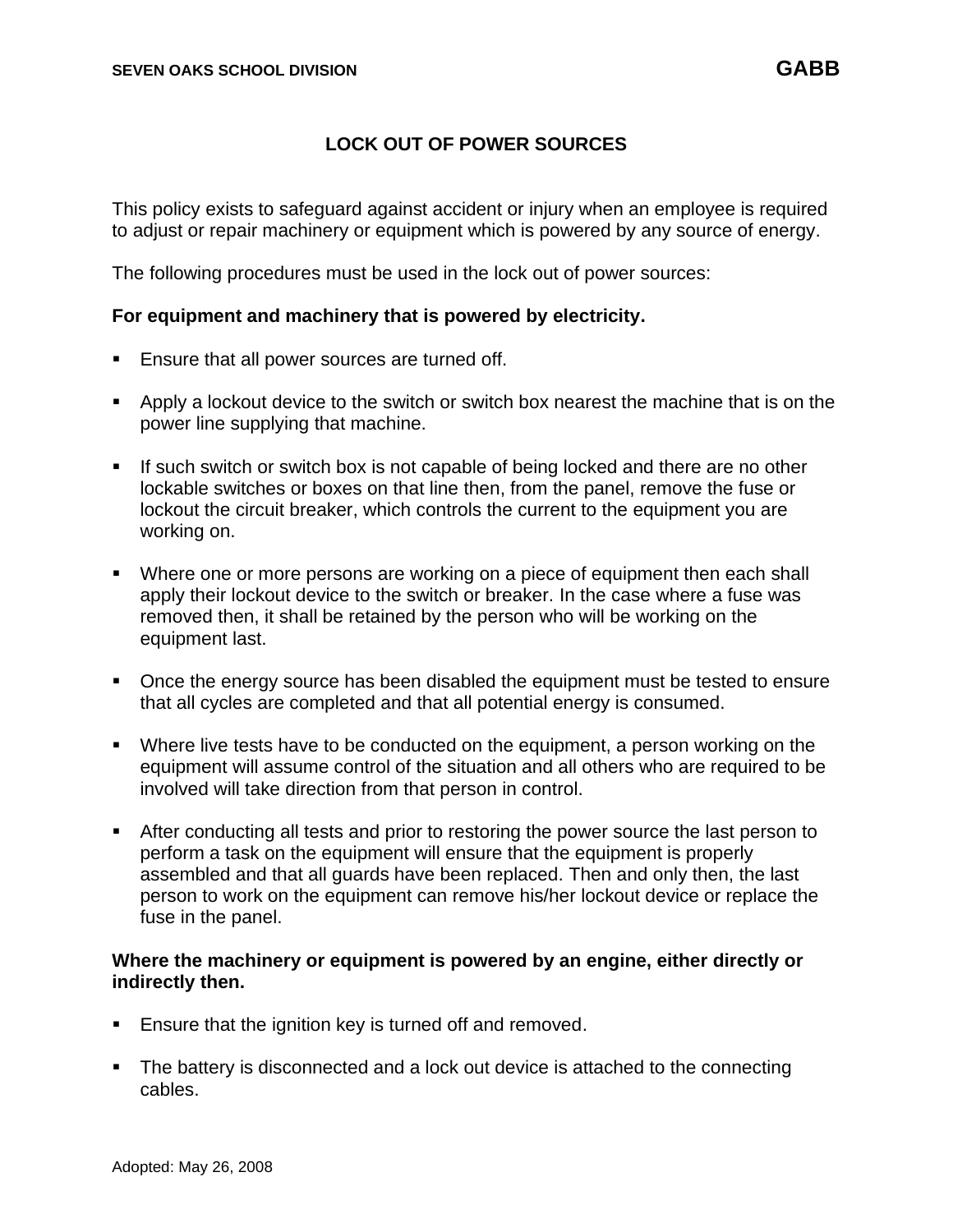- **•** The spark plug(s) is removed.
- A lockout device is placed at the location(s) at which the engine was disabled.
- Where there is one or more persons working on a piece of equipment then each shall apply their lockout device at the location(s) at which the engine was disabled. In the case where a spark plug or distributor was removed then, that part shall be passed on to the last person who will be working on the equipment.
- Once the energy source has been disabled, the equipment must be tested to ensure that all cycles are completed and that all potential energy is consumed.
- Where live tests have to be conducted on the equipment, a person working on the equipment will assume control of the situation and all others who are required to be involved will take direction from the person in control.
- After conducting all tests and prior to restoring the power source, the last person to perform a task on the equipment will ensure that it is properly assembled and that all guards have been replaced. Then and only then, the last person to work on the equipment can remove his/her lockout device or restore the ignition system to operational status.

#### **Where machinery or equipment is powered by steam or air then.**

- Ensure that all sources of steam/air are turned off.
- **•** Apply a lockout device to the valve nearest the equipment that is on the line which supplies the equipment.
- Where there is one or more persons working on a piece of equipment then each shall apply their lockout device to the valve.
- Once the energy source has been disabled, the equipment must be tested to ensure that all cycles are completed and that all potential energy is consumed.

Where live tests have to be conducted on the equipment, a person working on the equipment will assume control of the situation and all others who are required to be involved will take direction from the person in control.

After conducting all tests and prior to restoring the power source, the last person to perform a task on the equipment will ensure that it is properly assembled and that all guards have been replaced. Then and only then, the last person to work on the equipment can remove his/her lockout device.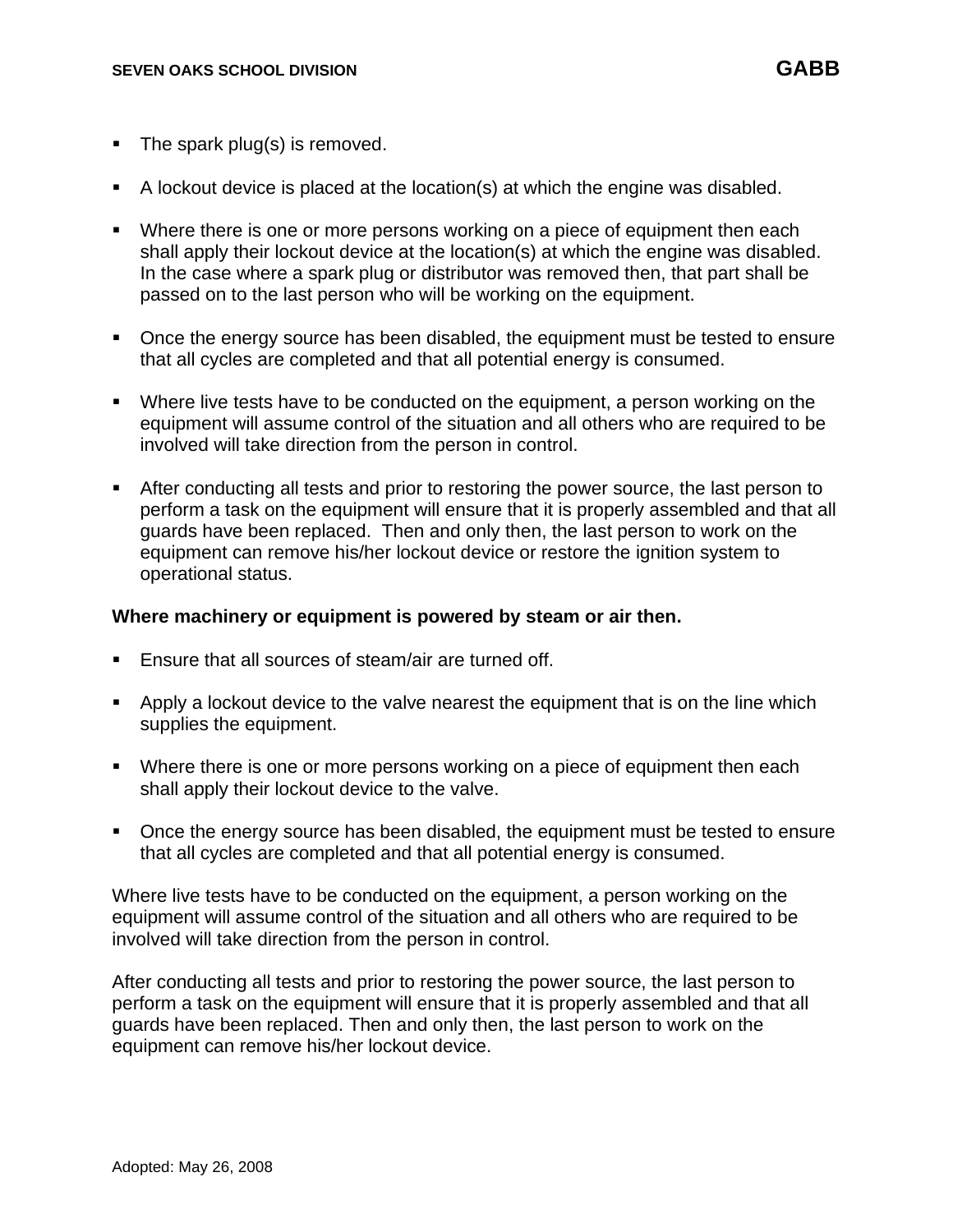Employees who lock out any energy/power source should not allow any other person to remove the lockout device.

No person, other than the person who controls a lockout device, may have access to a key for such lockout device. Control keys for lockout devices will be kept in a secure lock box which will be under the control of the senior location manager or his/her designate.

Each person who adjust or performs maintenance upon machinery or equipment will have least one lockout device in their possession and control, as well as access to sufficient lock lockout devices as they would reasonably require in the performance of their duties.

Employees who work with small power tools must ensure that those tools are disconnected from their power source prior to any repair, maintenance or accessory change being made.

■ Where the tool is powered by a gasoline engine then the spark plug wire must be disconnected prior to any repair, maintenance or accessory change being made.

**Out of Service Tags** may be affixed, by a qualified maintenance person, to any equipment that is being repaired or serviced. Such tags may not be removed by anyone except the person who affixed and signed the tag or by another qualified maintenance person who has inspected the equipment and certifies that it is safe to operate. No employee may operate any equipment to which an Out of Service Tax is affixed.

- All equipment that is tagged Out of Service will be disconnected from all power sources which drive it.
- All equipment that is tagged Out of Service will be identified to the Operations Management Team immediately.

No person may undertake any repair, maintenance or accessory change unless they have been trained for such tasks.

No person has the authority to override any lockout device of another person unless that override has been assessed and authorized by the Director of Operations or designate, in consultation with the person who affixed the lock out device and/or appropriate trades people and others familiar with the specific situation.

## **APPLICABLE FORMS OR PERMITS:**

- Lock Out Devices
- Out of Service Tags